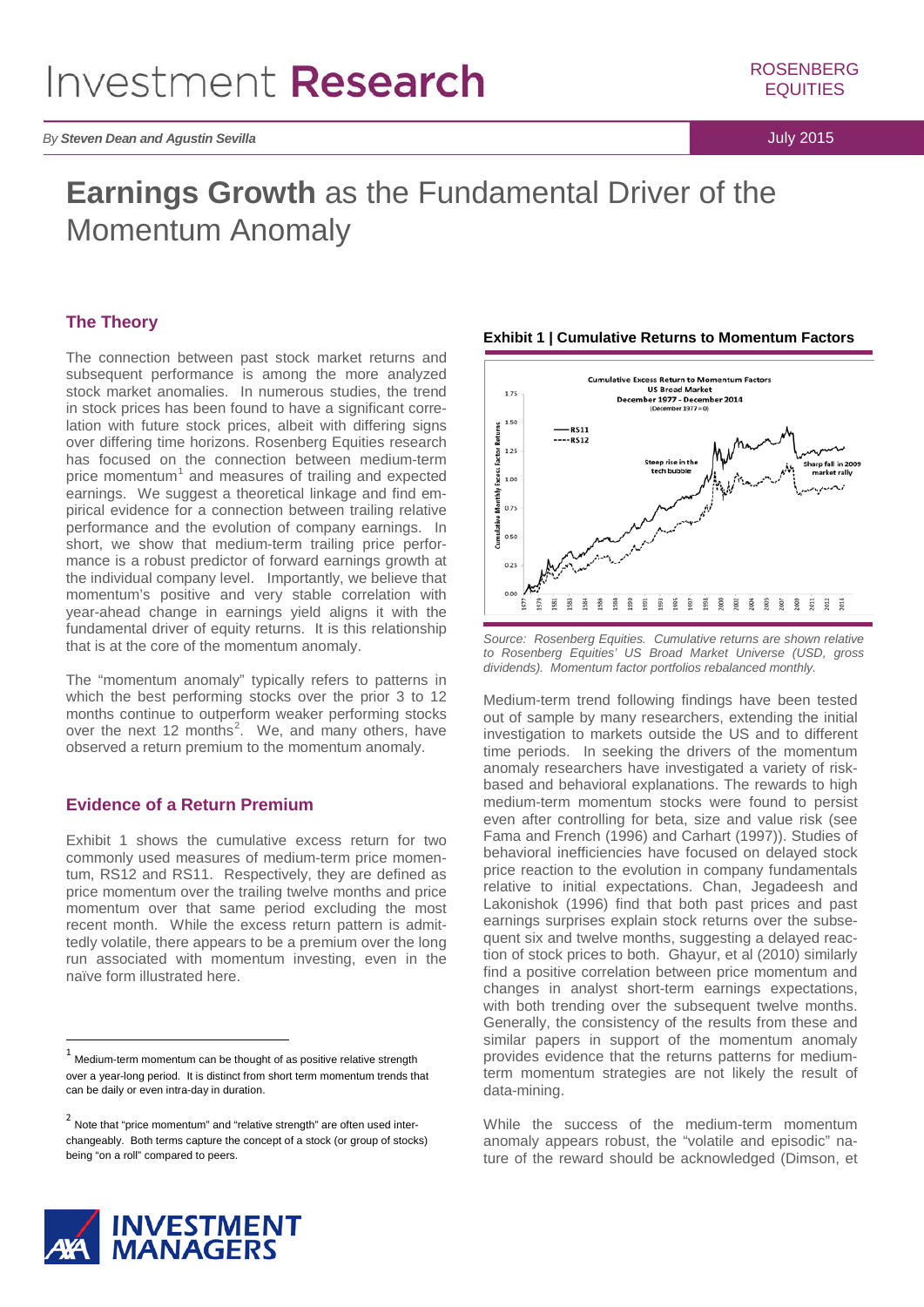al, 2008). Indeed, the volatility associated with momentum has been especially high since the start of the global financial crisis in 2008, heavily influenced by the large reversal in the returns to momentum in early 2009. Given the substantial shifts (sharp decline followed by sharp recovery) in both macroeconomic and equity market conditions during this recent period, it is not surprising that many researchers and investors in recent years have investigated the connection of momentum strategy returns with the macro and market environment, although Griffin, Ji and Martin (2003) previously found no evidence that macroeconomic risks explained momentum returns.

## **The Link to Company Earnings**

We believe that the momentum anomaly can be explained by looking at the earnings profiles of stocks with higher momentum. Exhibit 2 illustrates the simple relationship between trailing price performance and forward earnings per share (EPS) growth. First, we parse the global universe into high, mid, and low momentum buckets (using RS11 as our measure of price momentum), and look at the resulting weighted EPS growth for the respective buckets over the subsequent year. More often than not, stocks with the strongest price momentum also exhibit the strongest forward EPS growth. Moreover, there is typically a monotonic relationship that is obeyed.

Of course, another important consideration is the volatility of EPS growth, and how it relates to relative strength. It is clear from the EPS growth patterns illustrated in Exhibit 2 that the low momentum bucket is more sensitive to the economic cycle, showing the most negative earnings growth during down-turns.

#### **Exhibit 2 | Realized 12-Month Forward EPS Growth | High, Mid, and Low Momentum Buckets**



<span id="page-1-0"></span>*Source: Rosenberg Equities, MSCI.*

The high and mid momentum buckets deliver positive EPS growth at lower volatilities, on average<sup>[3](#page-1-0)</sup>.

Exhibit 3 shows that the low momentum bucket appears very unattractive from the perspective of earnings delivery, as the realized EPS growth is, on average, negative. Given that we can see big swings for the low momentum bucket which are associated with economic recovery, it is important to note that any measure of growth in earnings is highly sensitive to the base from which the growth starts and averages can be affected by the impact of big growth numbers for small or negative starting earnings level. One way to illustrate this is to exclude loss makers and focus on companies starting with positive earnings. We can see that the relationship of future earnings growth with past momentum is very clear using both calculations, a further indication of robustness.



#### **Exhibit 3 | EPS Growth and Volatility of Growth for High, Mid, and Low Momentum Buckets**

*Source: Rosenberg Equities, MSCI*

## **Using the Residual Income Valuation Framework**

These exhibits suggest support for our core thesis that there should be a predictive power associated with price momentum. Specifically, that price momentum should predict forward change in earnings. Market participants anticipate and vote with their dollars to express their beliefs about where earnings growth will arise. In this way, prices should lead earnings growth generally.

<sup>3</sup> *Source: Rosenberg Equities (Exhibit created May 2015). Momentum is based on proprietary measure of medium-term excess return vs local index or Relative Strength over the 11 months ending one month prior to the date of*   $calc$ alculation. Low = bottom 30%, Middle = next 40%, High = top 30% of *MSCI World names within each region globally each month, using squareroot of market cap as weighting scheme – not controlled for size bias nor investability. Average annualized forward EPS Growth delivered by each buckets and associated volatility are calculated each month from December 1989 to December 2013 using perfect foresight of next year's EPS adjusted for corporate actions. The information set forth above is based on hypothetical backtesting and is not an actual portfolio reflecting actual past performance and does not represent actual, current recommendations. Information presented is only for the use of Institutional Investors.*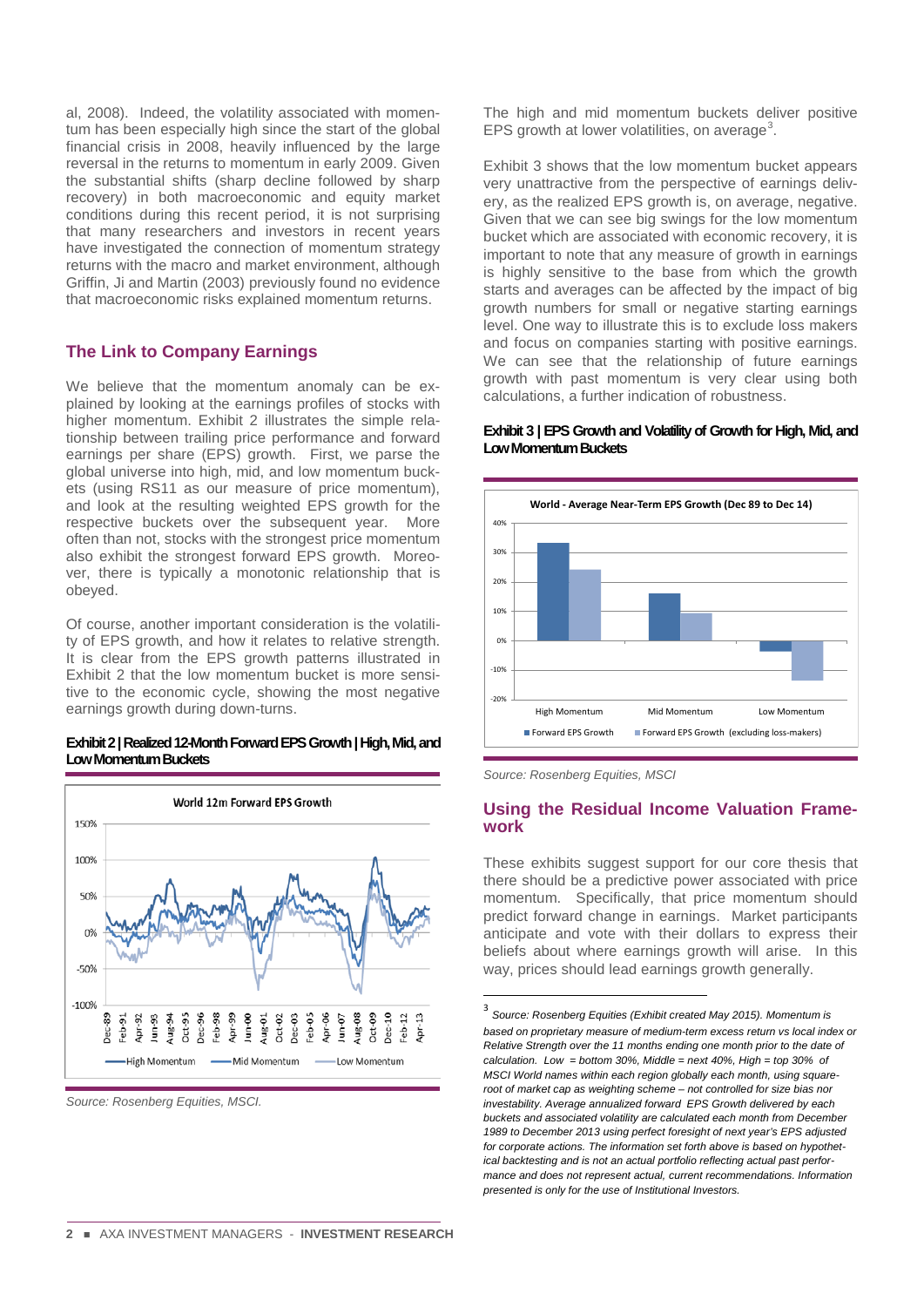We can more formally illustrate the fundamental link between momentum and forward earnings change by invoking the Residual Income Valuation model  $(RIV)^4$  $(RIV)^4$ . We find the RIV framework helpful as it allows for an easy decomposition of the fundamental drivers of return.

Within the RIV context, market price is assumed to reflect book value plus the present value of expected future residual earnings:

 $Price = Book Value + PV (Expected Future Residual Earning)$ 

And we can define year-ahead residual earnings (RE) as trailing earnings minus the risk adjusted return (r) on current book value (B):

$$
RE_{t+12} = E_t - rB_t
$$
  
where  $E_t$  represents trailing 12-month earnings at time t

If a company is trading above book value, the gap between price and book value represents the present value of future residual earnings which can be thought of as the goodwill in the market price (GWIM). Switching to return space (RIVR), if we assume RIV holds, the 12 month rate of return is therefore defined as the sum of realized earnings yield and the change in goodwill in market price (∆GWIM) divided by initial price:

*Return*<sub>t<sub>+</sub>12</sub> = 
$$
(E_{t_+12} - P_t) + \Delta G W I M_{t_+12}
$$
  
\n*where ΔG W I M*<sub>t<sub>+</sub>12</sub> =  $[(P_{t+12} - B_t) - (P_t - B_t)] / P_t$ 

Finally, we can further decompose realized year-ahead earnings yield into its component parts, a starting level and subsequent change:

$$
Return_{t_{+}12} = (E_t/P_t) + [(E_{t+12} - E_t)/P_t] + \Delta GWIM_{t+12}
$$

In simple terms, we can therefore think of the drivers of return as being forward earnings yield and change in price multiple, if we allow the change in goodwill (∆GWIM) to represent change in multiple<sup>[5](#page-2-1)</sup>.

## **Correlation of RIVR Components with Momentum**

We can then test the relationship between momentum and the fundamental drivers of return by looking at the correlation of momentum (RS11) with the RIVR components. In Exhibit 4, the average positive correlation between momentum (as proxied by RS11) and 12-Month Total Return serves as general confirmation of a return premium. Additionally – and of critical interest to us – is that these results further indicate a positive correlation between momentum and Forward Earnings Yield. Recall that within the RIV context, Forward Earnings Yield is comprised of both Trailing Earnings Yield and Forward Earnings Yield Change. What is immediately apparent in the correlation study is that momentum is negatively related to trailing earnings yield.

The positive correlation with Forward Earnings Yield is exclusively driven by momentum's relationship to yearahead earnings yield change. This positive correlation, accompanied by a low standard deviation, gives additional strength to the argument that the momentum anomaly is driven by the reward to near-term Earnings Growth delivery. Put simply, Forward Earnings Growth is the fundamental driver of the momentum return premium.

### **Exhibit 4: Correlation of RS11 with RIVR Components**

| <b>US Broad Market</b><br>Dec. 1977 - Dec. 2014 |           |                                     |
|-------------------------------------------------|-----------|-------------------------------------|
| <b>Realized Earnings Measure</b>                | Average   | <b>Standard</b><br><b>Deviation</b> |
| 12-Month Total Returns                          | 0.0301    | 0.1638                              |
| Forward (12-Month) Earnings Yield               | 0.0960    | 0.1429                              |
| Trailing (12-Month) Earnings Yield              | $-0.0577$ | 0.1491                              |
| Forward (12-Month) Earnings Yield Change        | 0.1611    | 0.0661                              |
| 12-Month Change in Multiple                     | 0.0113    | 0.1587                              |

*Source: Rosenberg Equities*

Also worth noting, the negative correlation to trailing earnings yield gives us the fundamental explanation as to why momentum is an ideal complement to valuationoriented strategies which tend to exhibit higher exposure to Trailing Earnings Yield.

## **Conclusion**

The RIV framework allows us to confirm the intuitive, fundamental link between momentum and earnings change. **In sum, we believe the momentum anomaly to be a real and sustainable source of excess return in equity markets because of its fundamental link to forward earnings yield change. Stocks that deliver superior forward earnings change are generally rewarded by investors. Momentum anticipates that earnings superiority and thus gives investors access to a return premium.**

<span id="page-2-0"></span><sup>4</sup> Originally attributed to Preinreich in 1938, later to Edwards and Bell [1961], then enhanced by Peasnell [1981], Ohlson[1995] and Feltham and Ohlson [1995].

<span id="page-2-1"></span><sup>&</sup>lt;sup>5</sup> It is worth noting that the values of GWIM are directly proportional to price-to-book (PB) multiples, with PB multiples being a typical proxy for earnings growth expectations. It therefore follows that ∆GWIM reflects changes in multiples. If a company's growth prospects improve, its PB multiple will expand (∆GWIM > 0). Conversely, if growth prospects deteriorate, the PB multiple will contract (∆GWIM < 0).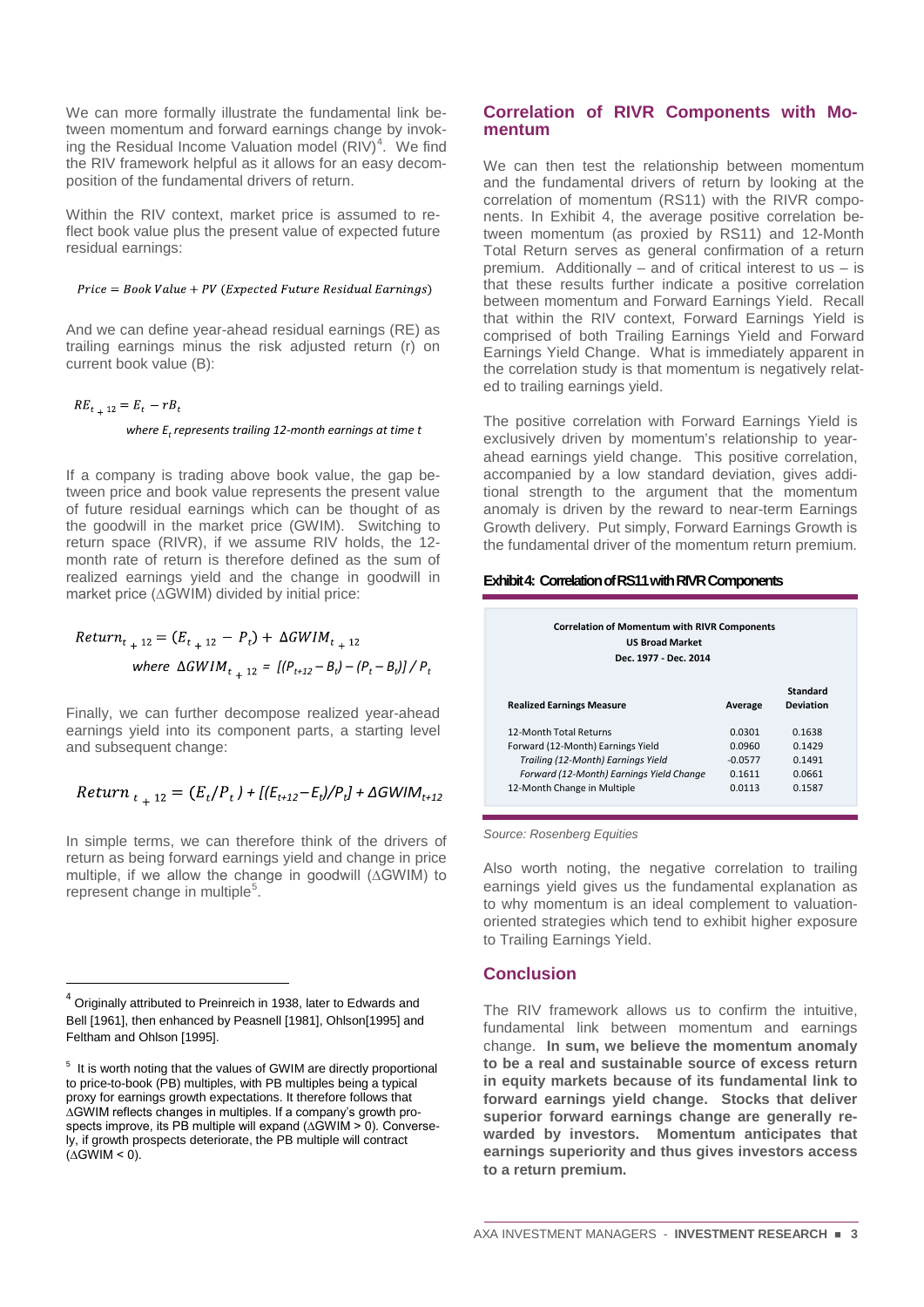This communication is for institutional investors only and must not be relied upon by retail clients. Circulation must be restricted accordingly. Any reproduction of this information, in whole or in part, is prohibited.

This material is published for informational purposes only and is neither an offer or solicitation for any services, securities, or funds described herein, nor is it intended to provide investment, tax, or legal advice. If this material refers to funds, any investments made in such funds are subject to the relevant offering documents. This material is not intended for distribution to persons or jurisdictions where it is prohibited. No representation is made that any of the services, securities, or funds referred to herein are suitable for any particular investor. No guarantee, warranty, or representation is given as to the accuracy or completeness of this material. Investors should be aware that investments may decrease in value and that past performance is no guide to future performance. Any forward-looking or simulated data or information contained herein is subject to inherent limitations and are based upon assumptions that may not materialize or may vary significantly from actual results. Prospective investors should evaluate such assumptions to determine whether they are appropriate for their purposes. Investment models, research, and risk controls referred to herein do not guarantee against loss of principal, nor do they guarantee that any investment objectives described herein will be achieved. Investors should understand that the information presented herein is always subject to change and all rights are reserved thereof. Performance shown, unless otherwise stated, is gross of management fees.

Although its investment approach is driven by bottom-up stock selection akin to that of a traditional fundamental investor, the firm seeks to achieve its clients' investment objectives primarily in reliance on signals from analytical models. The goal of the firm's systematic approach is not to replicate a perfect "model" portfolio; instead, like other long-term, fundamentally oriented investors, we seek to create portfolios possessing ex ante those fundamental and statistically important characteristics reflecting our investment beliefs. The firm's ability to implement its investment objectives depends on various factors such as the models' analytical and mathematical underpinnings, the accurate encapsulation of those principles in a complex computational (including software code) environment, the quality of the models' data inputs, changes in market conditions, and the successful deployment of the models' output into the investment portfolio construction process. Many of these factors have subjective elements that present the possibility of human error. While the investment process principally relies on models, the firm's process also incorporates the investment judgment of its portfolio managers who may exercise discretion in attempting to capture the intent of the models, particularly in changing market conditions. The firm's success in implementing its investment objectives, may depend on the ability of portfolio managers and others to interpret and implement the signals generated by the models. The firm has established certain systematic rules and processes for monitoring client portfolios to assure that they are managed in accordance with their investment objectives, but there is no guarantee that these rules or processes will effectively manage the risks associated with its investment process under all market conditions. While the firm employs controls designed to assure that our models are sound in their development and appropriately adapted, calibrated and configured, analytical error, software development errors, and implementation errors are an inherent risk of complex analytical models and quantitative investment management processes. These errors may be extremely hard to detect, and some may go undetected for long periods of time or indefinitely. The firm's controls, including our escalation policies, are designed to assure that certain types of errors are subject to review once discovered. However, the effect of errors on our investment process and, where relevant, performance (which can be either positive or negative) may not be fully apparent even when discovered. When the firm discovers an investment process error in one of its models, it may in good faith and in accordance with its obligations decide not to correct the error, to delay correction of an error, or develop other methodology to address the error, if not inconsistent with the client's interests. Also, the firm may choose not to disclose to affected clients investment process errors that are not the result of a breach of duty, or that are non-compensable, even if inconsistent with prior disclosure, unless it otherwise determines that information regarding the error is material to its clients.

If MSCI information appears herein, it may only be used for your internal use, it may not be reproduced or redisseminated in any form, and it may not be used as a basis for or a component of any financial instruments or products or indices. None of the MSCI information is intended to constitute investment advice or a recommendation to make (or refrain from making) any kind of investment decision and may not be relied on as such. Historical data and analysis should not be taken as an indication or guarantee of any future performance analysis, forecast or prediction. The MSCI information is provided on an "as is" basis and the user of this information assumes the entire risk of any use made of this information. MSCI, each of its affiliates and each other person involved in or related to compiling, computing or creating any MSCI information (collectively, the "MSCI Parties") expressly disclaims all warranties (including, without limitation, any warranties of originality, accuracy, completeness, timeliness, non-infringement, merchantability and fitness for a particular purpose) with respect to this information. Without limiting any of the foregoing, in no event shall any MSCI Party have any liability for any direct, indirect, special, incidental, punitive, consequential (including, without limitation, lost profits) or any other damages. (www.mscibarra.com).

© 2015 AXA Investment Managers. All rights reserved.